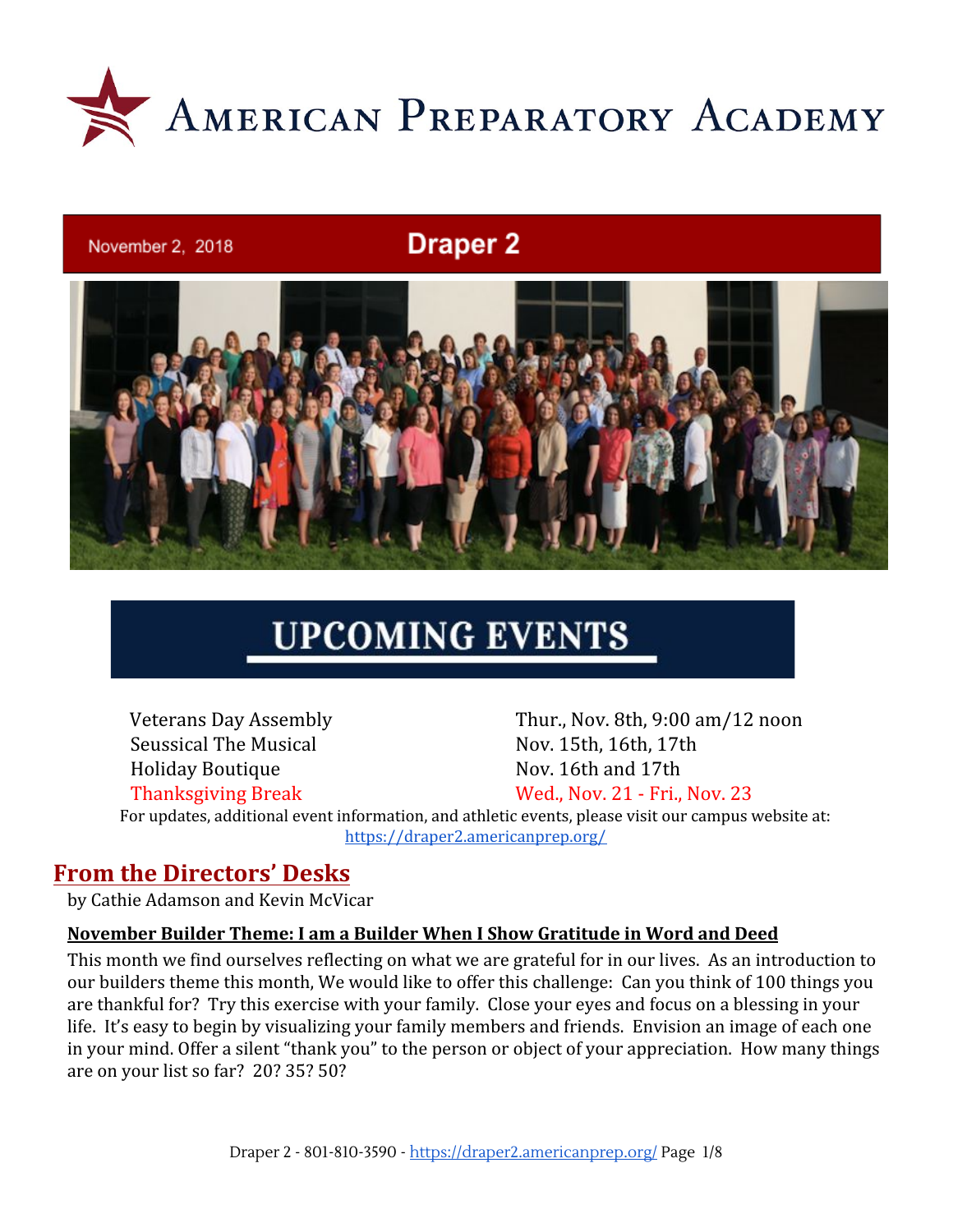

Next start to think about things that you may take for granted like the sunshine, a warm bed, food in your home, your teacher's help on that assignment. Good is everywhere! Relax into the feelings of gratitude...take a deep breath…feel more gratitude as you recognize your 100 blessings. William Faulkner said, "Gratitude is a quality similar to electricity: it must be produced and discharged and used up in order to exist at all." The latest brain research shows that feeling gratitude for 30 seconds six times a day (a mere three minutes!) enables our neurons to fire and wire together around gratitude and we can then more easily and frequently access this gratitude. Gratitude has a positive impact in our lives by improving physical and emotional health as well as

boosting self-esteem. Simply put, doing good *feels good*.

### **From the Academic Office**

#### By Lindsay Campbell

Thank you for coming to Parent Teacher Conferences and meeting with your students' teachers! If you were unable to come to conferences, please find a time to meet/talk with your student's teacher to learn about their levels and how things are going in their classes.

A lot of parents request that their student move groups in either reading or math. Thank you for following up and discussing that concern with your student's homeroom teacher.

Just as a reminder the first 30 lessons of most of our programs are review. The programs we use are built to have students review at the beginning of the year (especially in Saxon). After the request is made by you to the homeroom teacher, it will take a few days to get the change made. The homeroom teacher will talk to the group teachers to find out how the student is doing in the class. Some things they look for: Is the homework done every night? Are they participating well in class? Are they doing well on their tests?

After talking with the group teacher, if the student is above and beyond, or below and struggling, the homeroom teacher will take the group change to admin, who will then re-test the student to find a new group placement.

Thank you again for bringing this concern to the teachers so we can get all of our students in the correct placement!

# **Flu Season Reminder**

Just a reminder about expectations regarding sick students. If your student has a fever or is vomiting, they are not to attend school. The CDC recommends that children be free of fever for at least 24 hours before returning to school. Flu season is especially bad this year. Keeping sick children home from school helps slow the spread of disease. Some symptoms of the flu include fever, cough, sore throat, runny or stuffy nose, body aches, headaches, chills, fatigue, and sometimes diarrhea and vomiting. Hand hygiene is the number one way of preventing the transmission of disease. Please do your part to keep all our students healthy. Thank you.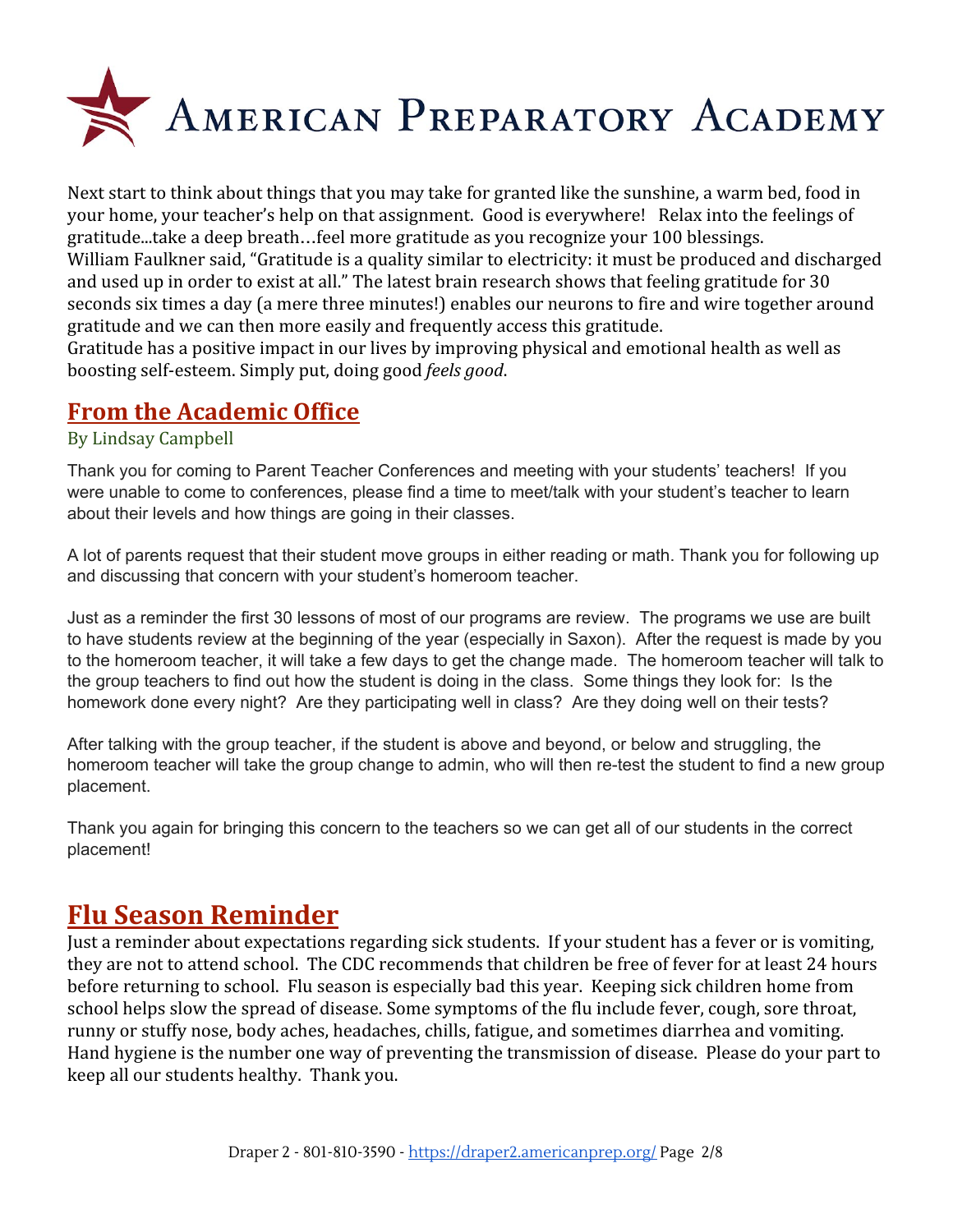

# **School Lunch**

The menu for October, November, and December is now available! You can now order online - the link for online ordering can be found here:<https://www.americanprep.org/school-lunch-program/>

# **Coats and Jackets**

As the weather turns colder, please make sure that your students are dressed appropriately to go outside and enjoy recess. Our teachers and instructors will use their best judgement and may not let your student go out to recess if they do not have the proper coat/jacket. Thank you in advance for your help in keeping our students warm and dry.

### **Veterans Day**

We are excited to announce that our Veterans Day Assembly will be broadcast live on KSL. This live streaming event will allow anyone with the following link to access the live stream.

#### [Https://live.ksl.com](https://live.ksl.com/)

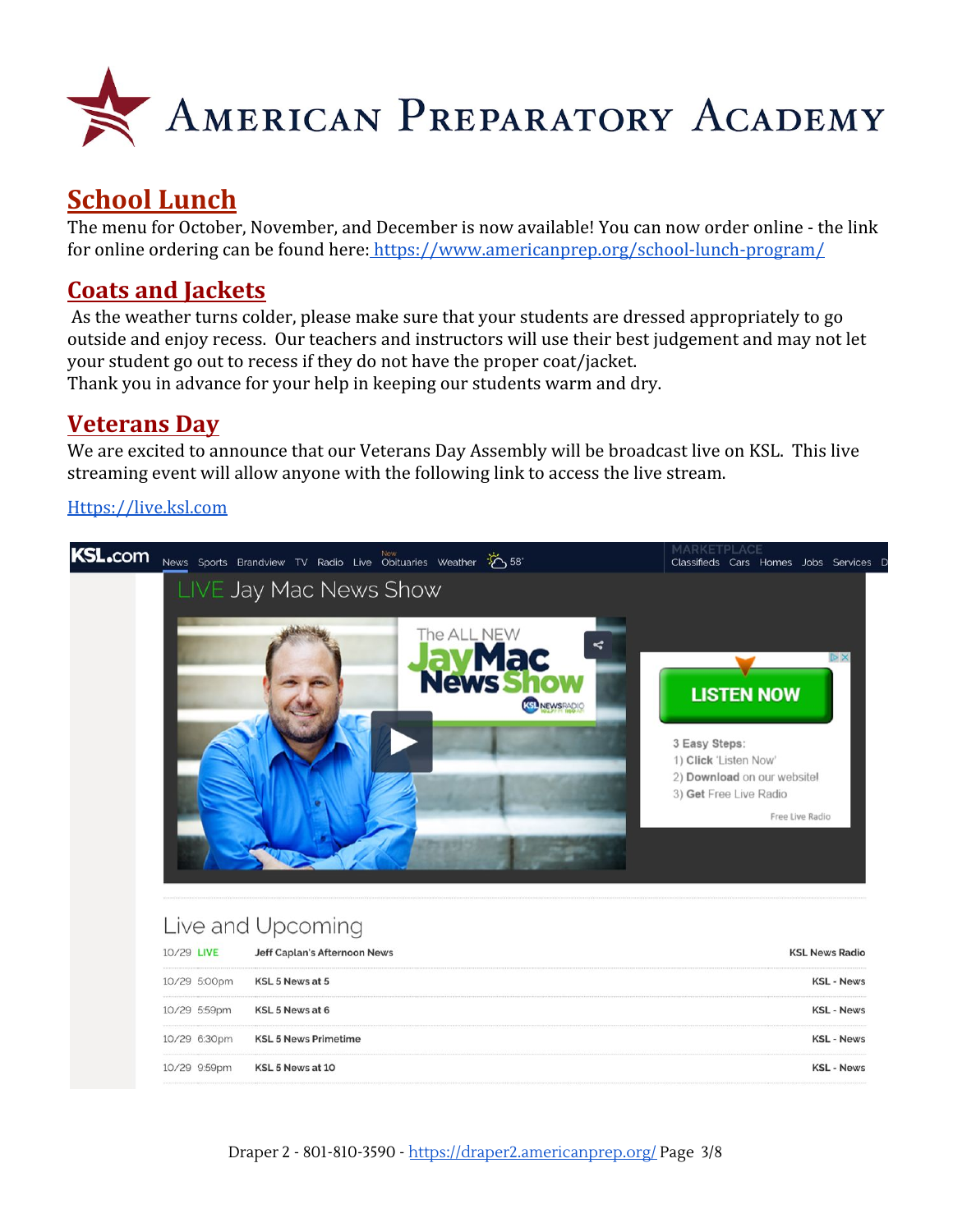

# **YEARBOOK 2018/2019!!**

**Come one, come all, get your Draper 2 Elementary yearbook!! Yearbooks are now on sale.** Cost: **Pre-sales today through March 3, 2019 March 4, 2019 through April 12, 2019**

 $$20.00$  - hard cover  $$25.00$  - hard cover

 $$15.00 - soft cover$   $$20.00 - soft cover$ 

**ONLINE ORDERS ONLY, starting Monday, Nov. 5th!!** PAYMENT FOR YEARBOOKS WILL NOT BE ACCEPTED AT THE SCHOOL. Go to bellphoto.com Click on Prepay Enter school code: apadraper2yb2018

Click on start and the gallery will open

# **Carpool Corner**

### **A GREAT BIG SHOUT OUT TO OUR CARPOOL VOLUNTEERS!**

We have a few parents that have stepped up to help us during carpool and it is already making a huge difference for our staff. If you have one morning or afternoon, we could still use your help. Please sign up now!

<https://www.signupgenius.com/go/20f0a45aea828aafc1-carpool1>

### **Parking for Assemblies**

When coming to the school for an assembly, please use visitor parking or the parking spaces along the east of the school next to the sheep field. Many of the numbered stalls are assigned to our staff. Thank you.

# **From the Front Office**

A *HUGE* THANK YOU to the volunteers who have come to help us in the office!! It has made such a difference!

#### **ATTENDANCE:**

Please do the following when your student is absent:

- 1. EMAIL THE FRONT OFFICE (d2attendance@apamail.org)
- 2. Email your student's teacher.

Email addresses can be found on your student's learning plan and our website in the "About" section

- -- click on "Leadership and Staff".
- -- Remember to include your student's first and last name.

#### **PICK-UP DEADLINE:**

Thank you to those parents who have made an extra effort to pick up your kids before 4pm/3pm! To everyone else, please remember that we have our own children that we need to take care of and we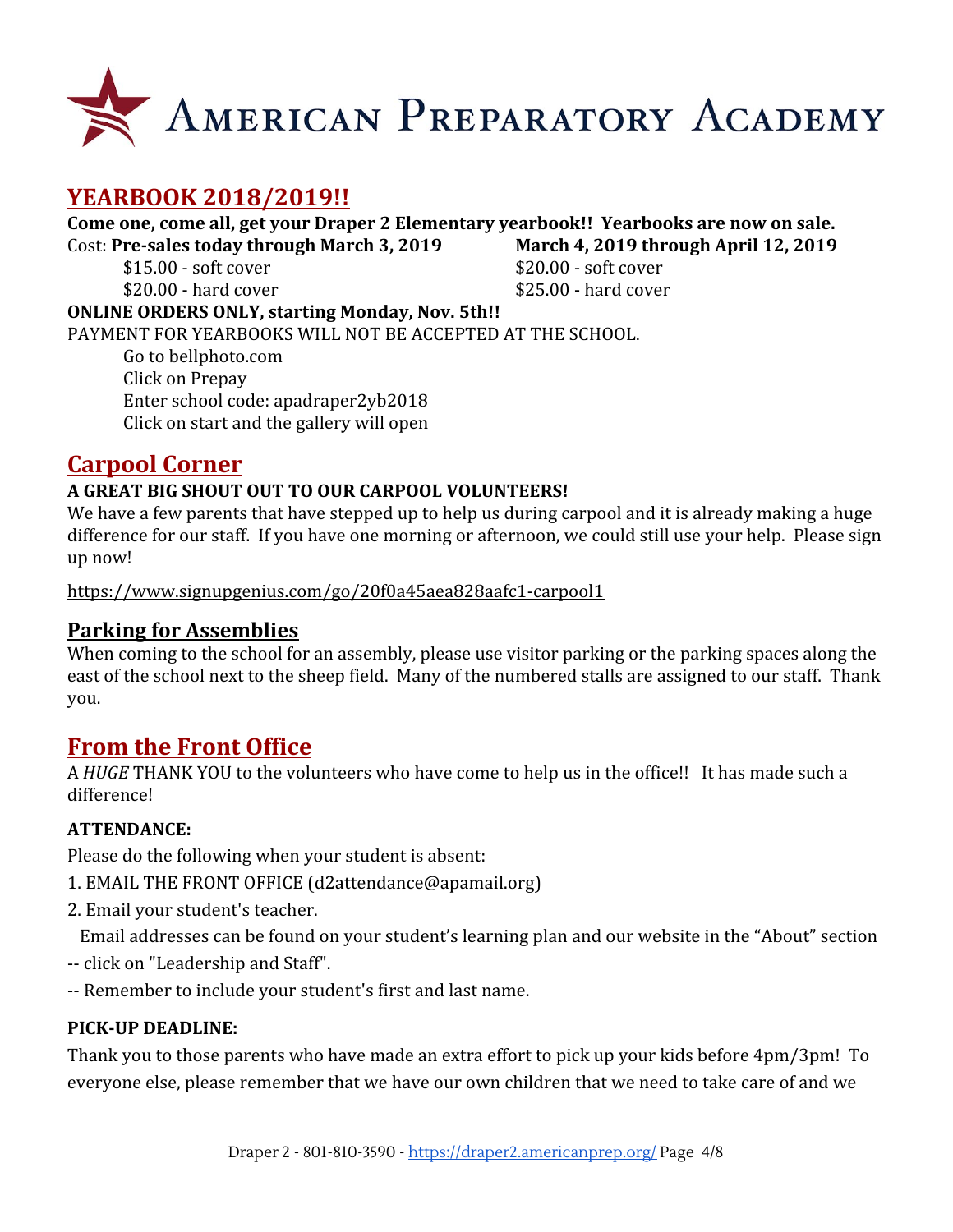

can't stay here with your children past 4:00 pm on Mon./Tues./Fri. or past 3:00 pm on Wed/Thurs. We appreciate your understanding and your help with this!

### **COATS:**

It is that time of year where students need a coat to go out to recess. If your student does not have a coat, he/she will spend their recess in their classroom. With that said, coats may only be worn while outside and should be hung up with their backpack upon returning to class. Should your student need to keep warm in the classroom, they do need to be in a navy blue cardigan.

# **Volunteer Opportunities!!**

YOU are needed in lots of many ways to keep YOUR school up and running in the way it should be. We ALWAYS do what's best for kids and your kids love seeing you here helping out. Below you will find lots of different opportunities to volunteer. Please consider coming in and helping out.

# **Seussical, the Musical**

### **DONORS AND BUSINESS SPONSORS ARE WANTED FOR SEUSSICAL, THE MUSICAL!**

Would your business/company like an ad in our program? (Or would your neighbor's/uncle's/favorite restaurant like one?)

Would you (or your favorite grandmother) like to be listed in our program as a private APA Theatre Department Donor?

Please read all about your options and instructions at this link:

[https://docs.google.com/document/d/1TSvjRLuZqFzIsuGTdKcouGid-mRiwBmq2N8iOMhSx5Y/edit?u](https://docs.google.com/document/d/1TSvjRLuZqFzIsuGTdKcouGid-mRiwBmq2N8iOMhSx5Y/edit?usp=sharing) [sp=sharing](https://docs.google.com/document/d/1TSvjRLuZqFzIsuGTdKcouGid-mRiwBmq2N8iOMhSx5Y/edit?usp=sharing)

### **EARN YOUR VOLUNTEER HOURS BY HELPING WITH SEUSSICAL, THE MUSICAL!**

The Production Team needs LOTS of help! We have a smaller cast this year (including elementary students!), so we have fewer parents to handle the many tasks that are needed from amazing volunteers. Sign-up to help using the following link and help us have a great show! Tasks include food for meals, hair & makeup, ticket & concession sales, and more! <https://www.signupgenius.com/go/20f0445adae28a5fb6-seussical>

### **\*Carpool Volunteer link <https://www.signupgenius.com/go/20F0A45AEA828AAFC1-carpool1>**

### **Veteran's Day**

The Veteran's Day Assembly is coming up on Thursday, November 8th and we need your help! This assembly is a great way to serve our school, our community and to show thanks to those who have served and who are currently serving our great country.

**<https://www.signupgenius.com/go/70A0D4EA8AB2FA4FE3-veterans>**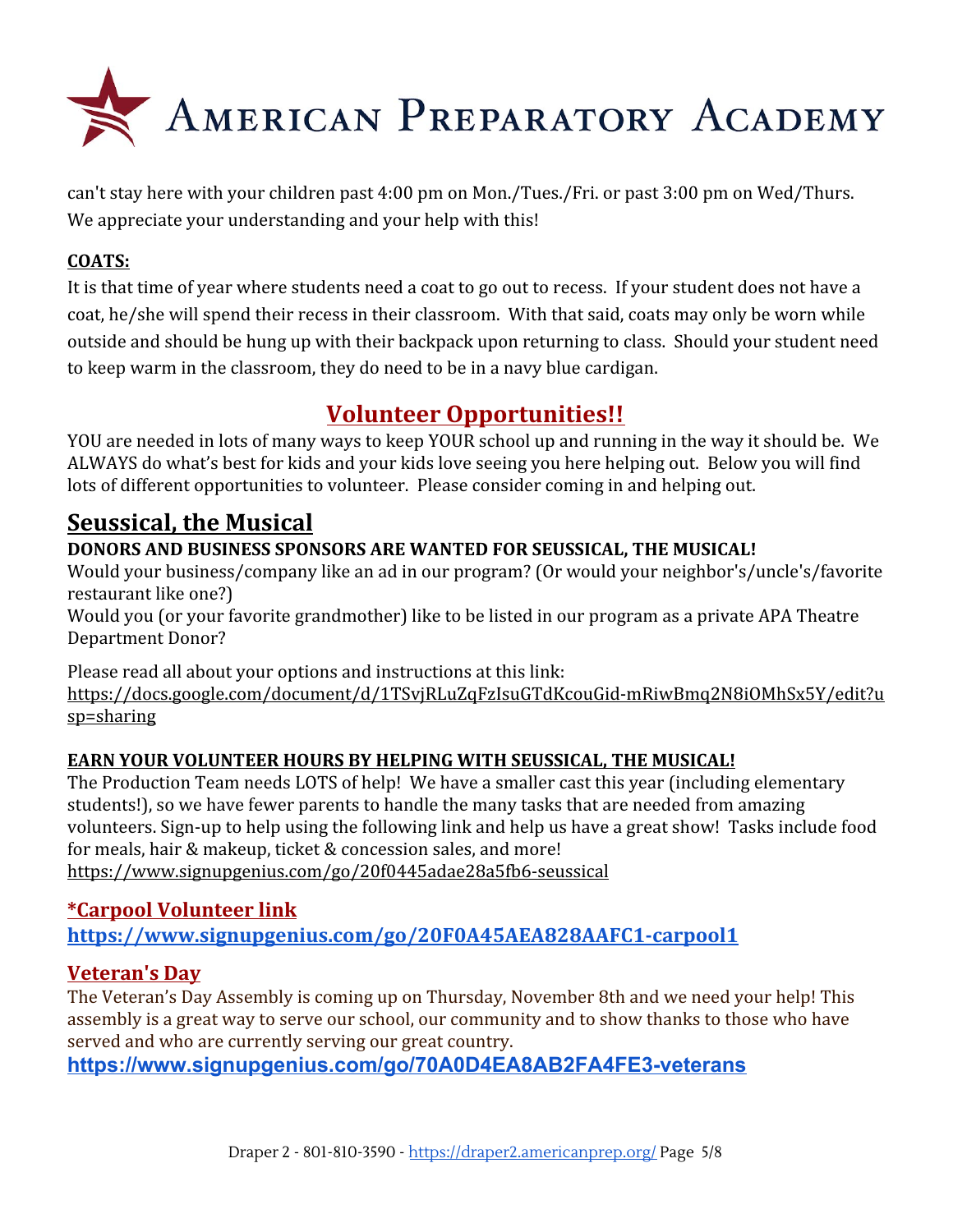

### **\*Front Office Volunteers Needed**

Hello, Families! Thank you so much to those who have come in to help! It's a fun volunteer assignment and we really appreciate your help. **The busiest time where help is needed the most is from 9:30-11:30 am . Please sign up now!**

Here is the link to sign up: <https://www.signupgenius.com/go/20f0544adac2ba1f58-american>

### **Family Support Organization - Volunteer Opportunities**

#### Dear Parents,

The school year is moving at a rapid pace! We have a few things coming up and we would love your help!

#### **1- Staff Meals for Parent Teacher Conferences!**

Thank you so much to the many volunteers who took the time to prepare and bring meals for our Staff members during Parent Teacher Conference times. Your show of kindness was greatly appreciated by all. It was a super boost to long hours. Thank you from the bottom of our hearts.

**2- Veterans Day Assembly** - On Thursday, November 8th at 9:00 a.m. and again at 12:00 pm, we will be having our WONDERFUL Veterans Day assemblies! We need parents to help on the Veterans Day Committee! If you would like to help plan this event and be there that day to welcome our guests and help the event run smoothly, please contact Mr. McVicar and Mrs. Adamson by emailing them! [kmcvicar@apamail.org](mailto:kmcvicar@apamail.org) and [cadamson@apamail.org.](mailto:cadamson@apamail.org)

As always we appreciate all of our volunteers and the time and energy they put into our school. Don't forget to turn in all of your volunteers hours!

#### **\*If you have volunteer hours, please record them on your weekly communication envelope or email your hours to [volunteerdraper2@apamail.org](mailto:volunteerdraper2@apamail.org)**

Nicole Harman FSO Director Draper 2 [nharman@apamail.org](mailto:nharman@apamail.org)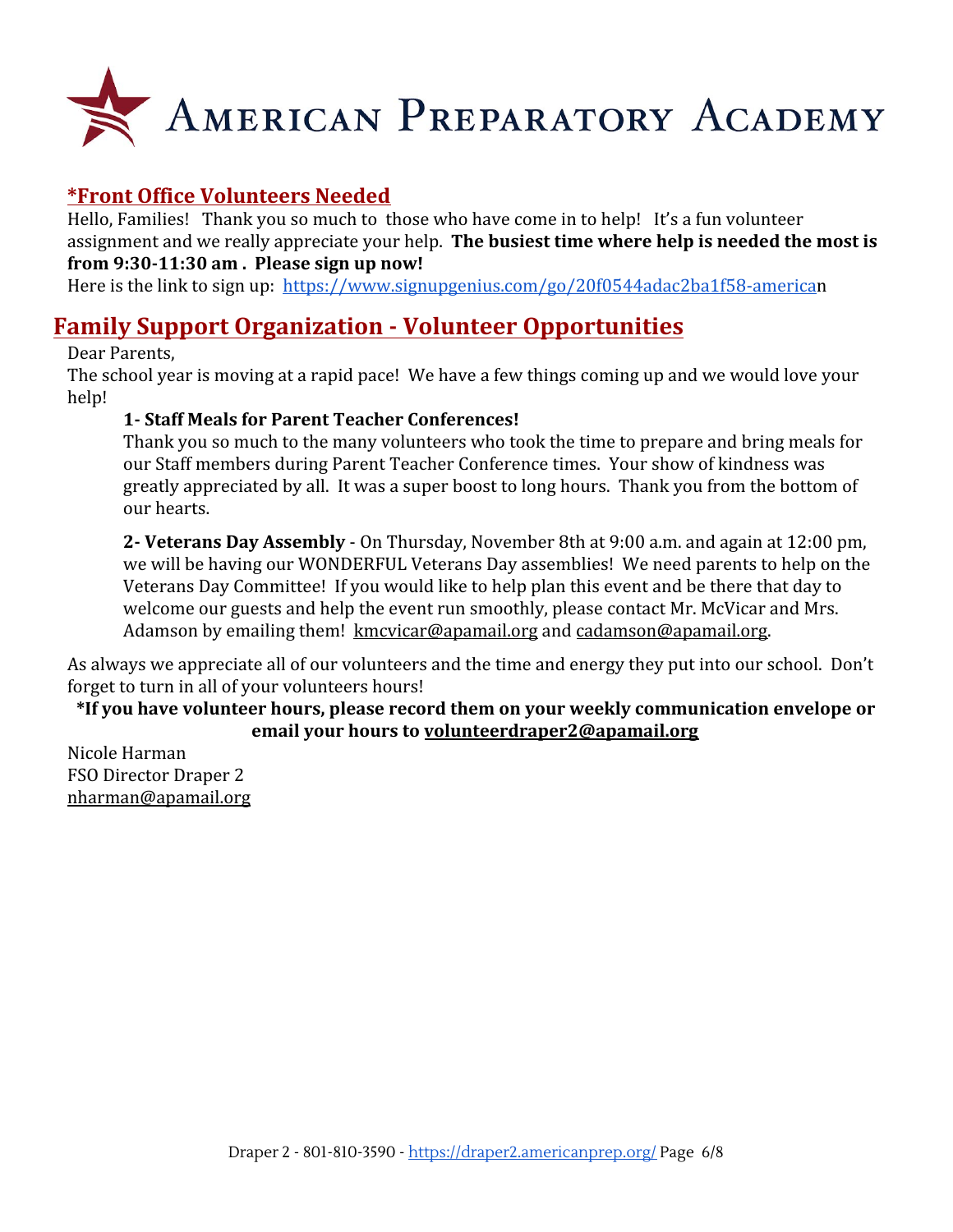

# **\*Holiday Boutique**

**HOLIDAY BOUTIQUE VOLUNTEERS NEEDED!** APA's 3rd annual Holiday Boutique is scheduled for Friday, November 16 and Saturday, November 17, and we are in need of many volunteers. Are you a photographer? Professional photographers aren't necessary, but if you have experience and can take family photos or photos with Santa, we need you! We have backdrops that are being donated, but we still need chairs and decorations for Santa and Mrs. Claus. If this is something that you can do, we would love your help! Your time will go towards your required 20 volunteer hours. Additionally, we need many more volunteers to make this a successful event. Please go to <https://www.signupgenius.com/go/30e0d49abae2fa5fd0-2018> to sign up.

**ARTISTS WANTED!** November 6 is the deadline for your young artists' artwork submissions to our Holiday Boutique Art Gallery. The theme is "Deck the Halls," and we will display their artwork that centers around this theme, in addition to any other artwork they would like to submit. As a reminder, this is something that they will do on their own, outside of art class. We look forward to seeing the talents and creativity of our APA students! Please direct any questions to apadraper2events@gmail.com.

**HOLIDAY GIFT WORKSHOP:** Our weekly Holiday Gift Workshop begins Tuesday, November 13. The cost is \$10 per week for the 1st child and just \$5 per additional child. Register your child(ren) for all 4 weeks and receive a 20% discount. We will meet from 3:30 to 4:30 each Tuesday, making holiday gifts for parents and loved ones. Registration and payment must be received no later than the day before each workshop (Monday). Please email apadraper2events@gmail.com with questions. A registration form was attached to your child's Learning Plan this week.

# **Character Development**

#### by Mandy Brown

It has been an AWESOME week on campus during our annual college week! We have learned about starting good habits now in elementary school to help us look forward to a bright future, including college! We've talked to your students about what they can do NOW... ask questions, be curious, try new things, make mistakes, work hard, play and grow, figure out what they are good at and what makes them happy. LATER, they can determine what their "dreams" in life are and they can match the right to college (or other option) to help them turn those "dreams" into REALITIES!

We also held our FIRST EVER COLLEGE FAIR at Draper 2, and it was a roaring success! THANK YOU to our volunteer **parents**, **spouses** of our staff members, and even a **grandparent** who came in to share their enthusiasm for their careers and college days. PLEASE ask your students what they learned at our college fair!

A \*\*HUGE\*\* thank you to our incredible teachers, administration and staff for their support.